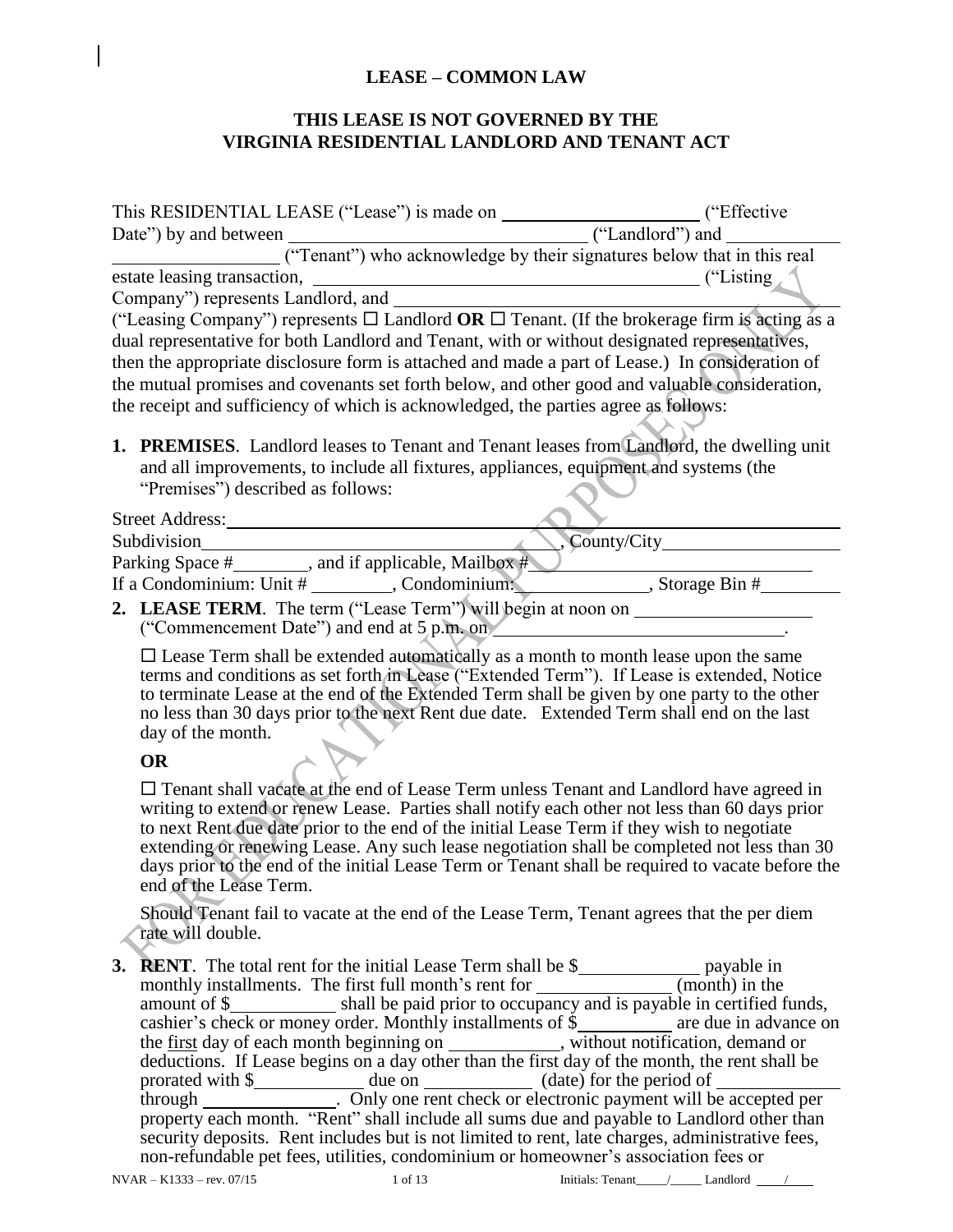assessments, or other charges as may be specified in writing by Landlord (collectively, "Rent").

# **4. LATE PAYMENT, RETURNED CHECKS, FAILED ELECTRONIC FUNDS**

**TRANSFER**. Installments of Rent not received by Landlord on or before the due date are late and constitute a default under Lease. If any installment of Rent is not received by Landlord within days from the due date, Tenant agrees to pay a late charge of \$ . Tenant also agrees to pay Landlord an additional charge of \$ for each dishonored payment to reimburse Landlord for the face amount of the check, the costs charged by the bank for such dishonored payment, and \$50.00 as an administrative fee for Landlord's processing of such dishonored payment. Tenant further agrees to pay Landlord a sum equal to three times the amount of such dishonored payment, not to exceed the sum of \$250.00 for each such dishonored payment, as well as legal interest from the date of the check. Landlord has the right to require that all payments be made by money order, cashier's check, certified check or electronic funds. All such payments shall be payable to  $\Box$  Landlord **OR** □ Managing Agent.

**5. FAILURE TO PAY RENT**. Tenant's failure to pay any installment of Rent when due constitutes a default under Lease. If Tenant does not pay the Rent within 5 days after the Landlord has given a default Notice to Tenant, Landlord may terminate Lease and proceed to obtain possession of the Premises in accordance with the law and seek such damages and other remedies as may be appropriate under Lease and Virginia Law.

**6. MANAGEMENT**. ("Managing Agent"), Office Address: Phone Number: , Email: is

authorized to manage the Premises and collect Rent on behalf of Landlord and shall exercise all rights of Landlord under Lease.

If the Premises are not professionally managed, all references to Managing Agent are hereby deleted in their entirety and Rent is payable to Landlord at the following designated address:

Phone Number: **Email:** Email:

Listing Company is acting only as rental agent and has no liability or responsibility for property management, for the escrow funds deposited under Lease after such funds are transferred to Landlord, or for the obligations and agreements to be performed by Landlord or Tenant under Lease.

# **7. TRUTHFULNESS OF REPRESENTATIONS IN THE RENTAL APPLICATION**.

Tenant warrants that the statements made on the Rental Application ("Application"), which are made a part of Lease, are true and accurate representations and acknowledges that such representations have been relied upon by Landlord. If any material facts in Application are untrue or inaccurate or incomplete, Landlord shall have the right to: (a) immediately terminate Lease, (b) hold Tenant liable for any and all damages to persons, property or the Premises, (c) exercise all legal and equitable rights and remedies, and (d) recover reasonable attorney's fees and costs and all costs incurred to reclaim the Premises and to rent the Premises to another tenant.

**8. USES**. Tenant will use the Premises solely as a **single-family residence** for only those persons listed on Application and those children born, adopted, or placed under the legal care of Tenant hereafter. No portion of the Premises shall be sublet or assigned without the prior written consent of Landlord. Occasional visits by guests, not to exceed 2 weeks during any consecutive 12 month period, are permitted without the prior written consent of Landlord. Tenant shall not use nor allow the Premises to be used for any disorderly or unlawful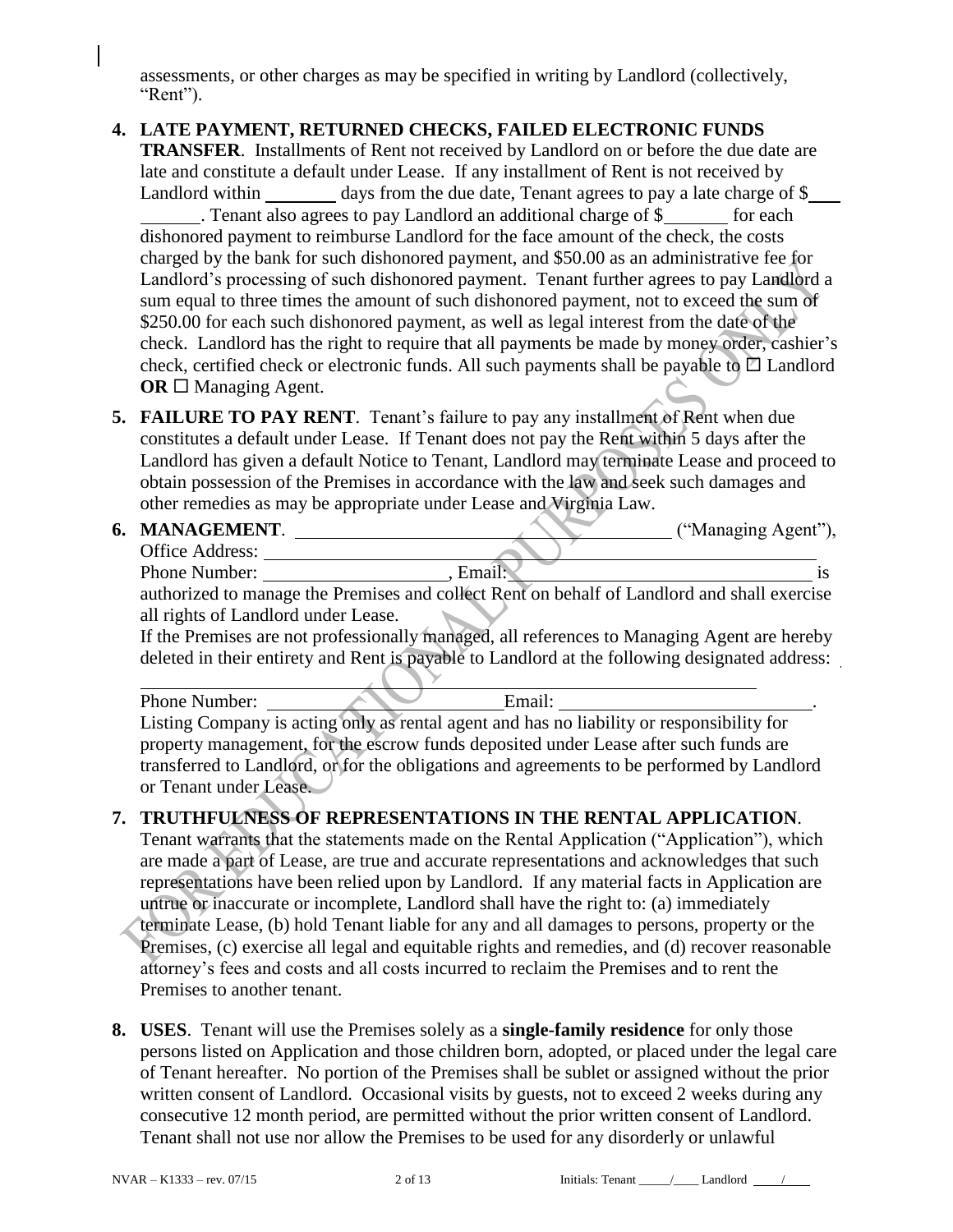purposes and shall comply with all applicable laws, ordinances and rules and regulations of Landlord and/ the Association (as hereinafter defined). Lease may be terminated at the option of Landlord in case of any nuisance, excessive noise, disturbance or conduct that in the opinion of Landlord is offensive to any other tenant or occupant of the building or neighborhood. Tenant expressly agrees not to allow controlled substances or illegal drugs of any type or paraphernalia used in connection with such substances on the Premises, whether known by Tenant or not. Landlord has the right to terminate the Lease where an immediate threat exists that materially affects the health or safety of either Landlord or other tenants. The sale or disposition of dangerous drugs or drug paraphernalia on the Premises shall be considered such an immediate threat, whether or not there has been a criminal conviction for such conduct. Landlord may give Tenant Notice of termination requiring Tenant to vacate the Premises within 72 hours of the date of such Notice. Tenant shall vacate and surrender possession of the Premises to Landlord within such 72 hour period.

- **9. PETS** Tenant and/or Tenant's guests shall not keep pets on the Premises without the prior written consent of Landlord. Consent may be revoked if Tenant does not obey all Association requirements, Landlord's rules and regulations, and local laws. Tenant assumes all liability and responsibility for any and all damages caused by pet(s) and shall restrain or secure pets when access is needed. Written consent is hereby granted only for the pet(s) listed on the Application.
- **10. HOME OWNERS', CONDOMINIUM ASSOCIATION OR COOP**. **This property is subject to a**  $\Box$  Homeowner Association  $\Box$  Condominium Association  $\Box$  Cooperative. Tenant must obey the rules and regulations of the Association (the "Association") which  $\Box$  have been **OR**  $\Box$  will be provided to Tenant. Tenant's failure to comply with the requirements and/or rules and regulations of Association shall constitute a breach of Lease. Tenant shall pay all costs incurred to cure such a breach. Lease grants Tenant the right to use the allowable common areas and facilities of Association for Lease Term, provided that Tenant pays any additional user fees. Landlord agrees to complete the necessary forms for Tenant to obtain or use Association recreation facilities and services. Tenant likewise agrees to complete and sign any forms required by the Association.

Tenant agrees to pay all applicable move-in and move-out fees and elevator fees. Tenant acknowledges that any elevator may require to be reserved during Tenant's move-in and move-out. Tenant will call the Association at Phone Number to to schedule the move. Moving days and hours may be restricted. Tenant will comply with all maintenance requirements of the Association and provide access for contractor inspections. Tenant agrees to register cars, bicycles and pets with Association, as required.

- **11. VEHICLE PARKING**. No motor vehicle, trailer or motorcycle shall be parked on the property without current license plates and jurisdictional stickers. All such vehicles must be in operating condition. Vehicles may be parked only in garages, driveways, assigned spaces, along the street, or as required by the Association rules or by local law.
- **12. UTILITIES AND SERVICES**. Tenant must make any required deposits and pay for the following utilities and services:  $\Box$  water  $\Box$  sewer  $\Box$  gas  $\Box$  electricity  $\Box$  trash removal  $\Box$  lawn service  $\Box$  security system  $\Box$  other during Lease Term. Landlord certifies to Tenant that any fuel tank(s) are or will be full at the beginning of Lease Term.<br>Tenant agrees to purchase utility service from \_\_\_\_\_\_\_\_\_\_\_\_\_\_\_\_\_\_\_\_\_\_, as selected by Tenant agrees to purchase utility service from \_\_\_\_\_\_\_\_\_\_\_\_\_\_\_\_\_\_\_\_\_, as selected by Landlord. Prior to the release of the Security Deposit, Tenant shall provide to Landlord proof of payment of final utility bills for those services for which Tenant is responsible.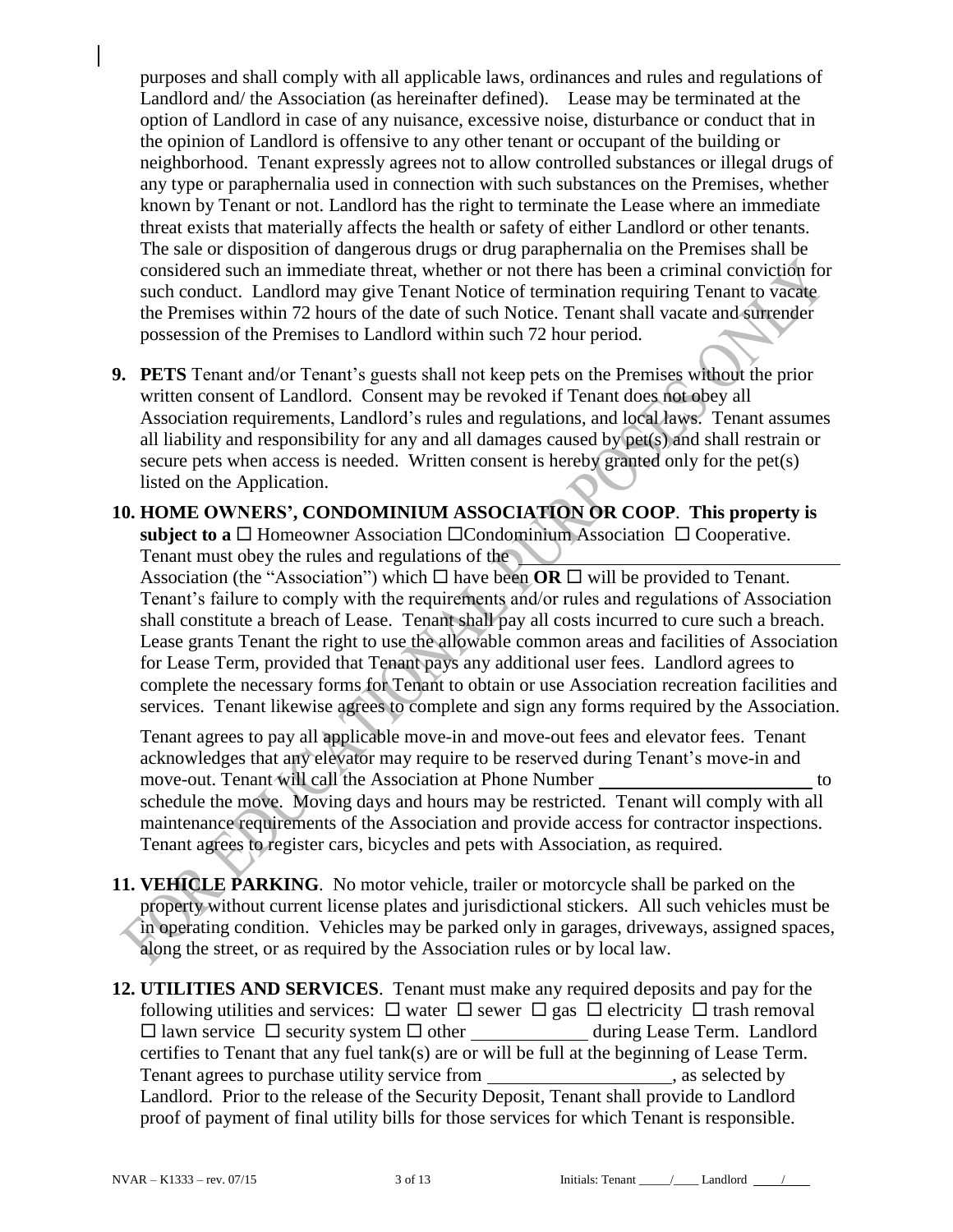- **13. LANDLORD MAINTENANCE**. Except as otherwise noted, Landlord shall maintain the Premises in in compliance with the Uniform Statewide Building Code and shall be responsible for repairs not due to the fault or negligence of Tenant.
- **14. FIXTURES AND APPLIANCES**. Landlord shall provide as part of the Premises any existing built-in heating and central air conditioning equipment, plumbing and lighting fixtures, sump pump, installed wall-to-wall carpeting, and smoke detectors, and such other items are as listed below. Any fixtures and appliances are provided in "As-Is" condition and need not be repaired, replaced or maintained by Landlord. Those items listed "As-Is" are provided in as-is, where-is condition, with any existing faults. **Appliances:**

**"As-is" Appliances:** 

**15. SMOKE AND CARBON MONOXIDE DETECTORS**. Landlord certifies to Tenant that smoke detector(s) have been installed in accordance with the law. Tenant shall check smoke detector(s) periodically during the tenancy, replace batteries as needed and report any malfunctions in the smoke detector(s) to Landlord in writing. Within 5 days of receipt of written Notice from Tenant that a smoke detector is defective or needs repair, Landlord, at Landlord's expense, shall provide for the service, repair or replacement of smoke detectors.

Tenant has the right to request Landlord to install carbon monoxide detector(s) at Tenant's sole cost and expense in accordance with the law. Landlord shall maintain any carbon monoxide detector installed by Landlord.

Tenant shall not remove or tamper with a properly functioning carbon monoxide detectors or smoke detectors, including removing any working batteries, so as to render the detectors inoperative. Landlord is not responsible in any way for the installation or use of a carbon monoxide detector installed by Tenant, and Tenant agrees to indemnify and hold Landlord harmless from any and all claims or losses arising from the installation or use of the carbon monoxide detector.

**16. SECURITY DEPOSIT**. Prior to the beginning of Lease Term, Tenant shall deposit the sum of  $\frac{1}{2}$  ("Security Deposit") to be held by  $\frac{1}{2}$ , who will place it in a federally insured depository and retain any accrued interest. Security Deposit is to ensure Tenant's full compliance with all provisions of Lease, including but not limited to, Tenant obligations with respect to property damage caused by Tenant, guests, and/or pets. Tenant shall pay the costs of repairs, replacements or Landlord's other damages that exceed Security Deposit. **Tenant cannot use Security Deposit for any payment of rent or other obligations.**

If Tenant fails to comply with any provisions of Lease, Landlord may use any part of or retain all of Security Deposit for the payment of Rent, any amounts Landlord may expend because of Tenant's noncompliance with Lease and any damages. Damages shall include physical damages to the Premises and actual damages for what would have been the Rent for the balance of the Lease Term, subject to Landlord's duty to mitigate damages and re-rent the Premises, and such other remedies as may be appropriate under Lease and Virginia Law, whether accruing before or after re-entry by Landlord.

Within 45 days after the termination of the tenancy and Tenant's vacating the Premises, Landlord shall return Security Deposit to Tenant, less any deductions, provided Tenant has performed all obligations under Lease, returned all keys, passes and documents, and surrendered the Premises in the same condition as at the beginning of Lease Term, except for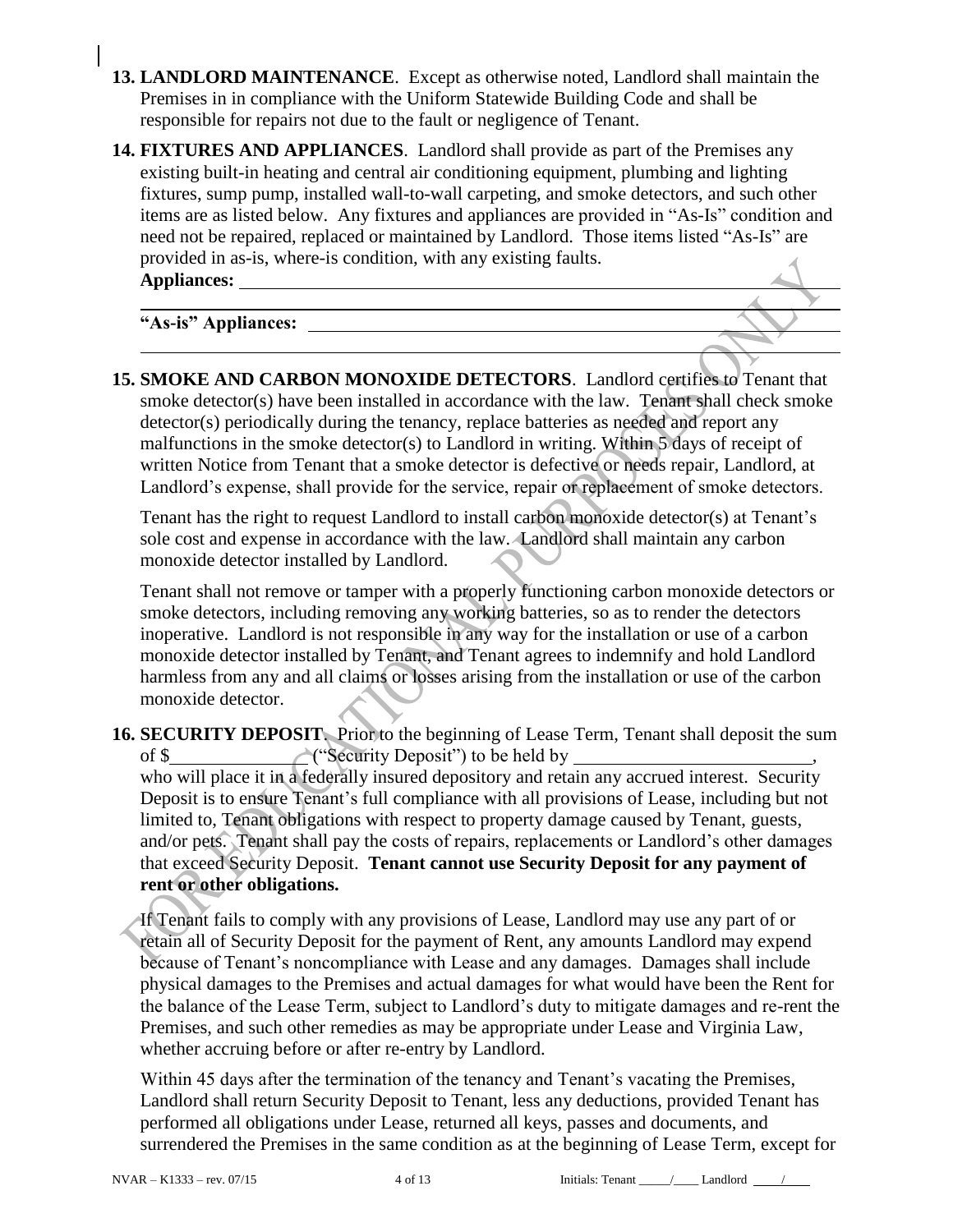reasonable wear and tear. Within 30 days after termination of the tenancy and Tenant's vacating the Premises, Landlord shall provide an itemized statement of estimated deductions to be charged against Security Deposit. Unless proof of payment of final utility bills has been provided to Landlord in writing, a minimum of \$100.00 may be withheld from Security Deposit to cover any outstanding utility bills.

If during Lease Term, including any extension or holdover, any part of Security Deposit is used by Landlord in accordance with the terms of Lease or applicable law, Landlord shall provide notification to Tenant of such use and shall provide an itemized list of charges within 30 days. Tenant shall immediately deposit with Landlord a sum equal to the amount used so that the full Security Deposit is on hand at all times during Lease Term.

Landlord shall provide notification to Tenant of the name, address and telephone number of the new Managing Agent or new Landlord in the event of a change in rental management or the sale, transfer or assignment of Landlord's interest in the Premises or in Lease. In the event of a sale, transfer or assignment of Landlord's interest in the Premises or Lease, Landlord shall transfer Security Deposit and be released from all liability in connection with Lease. At the end of Lease Term, including any extension, Tenant shall request the return of Security Deposit from the new Landlord, or Managing Agent, if such Managing Agent is holding the Security Deposit.

- **17. MOVE-IN INSPECTION**. Within 5 days after the beginning of Lease Term, Landlord shall submit a written report to Tenant itemizing the condition of the Premises at occupancy including the identification of any visible evidence of mold. This report is for information only and does not constitute an agreement to decorate, alter, repair or improve the Premises. Any request for repairs must be submitted separately in writing to Landlord. This report shall be deemed correct unless Tenant submits additional items in writing to Landlord within 5 days after receipt of the report. If Tenant does not object to any item on Landlord's movein inspection report, then Tenant thereby agrees that the Landlord's move-in inspection report is deemed to be correct, including, but not limited to, that there is no visible evidence of mold in the Premises. If Landlord's move-in inspection report states that there is visible evidence of mold in the Premises, Tenant has the option to not take possession and terminate the tenancy or to remain in possession of the Premises. If Tenant requests to take possession, or elects to remain in possession of the Premises, notwithstanding the presence of visible evidence of mold, Landlord shall promptly remediate the mold condition no later than 5 business days thereafter and re-inspect the Premises to confirm there is no visible evidence of mold in the Premises. A new move-in inspection report will reflect that there is no visible evidence of mold in the Premises.
- **18. TENANT OBLIGATIONS**. **Throughout Lease Term, Tenant must keep Landlord informed of Tenant's telephone numbers and e-mail address(es).** Tenant shall not destroy, deface, damage, impair, or remove any part of the Premises, nor permit any person to do so. Tenant shall pay for any repairs or replacements made necessary due to deliberate, accidental or negligent acts or omissions of Tenant, Tenant's authorized occupants, guests or invitees, or pet(s). Tenant shall be responsible for:
	- **A.** Maintaining the Premises in a clean and sanitary condition and disposing of all trash, garbage, and waste in sealed containers.
	- **B.** Using and operating all appliances, equipment and systems in a safe and reasonable manner. Tenant shall not overload any system. Tenant must drain any outside water spigots each fall. In the event the Premises' plumbing is frozen or obstructed due to the negligence of Tenant, Tenant's family or guests, Tenant shall pay immediately the cost of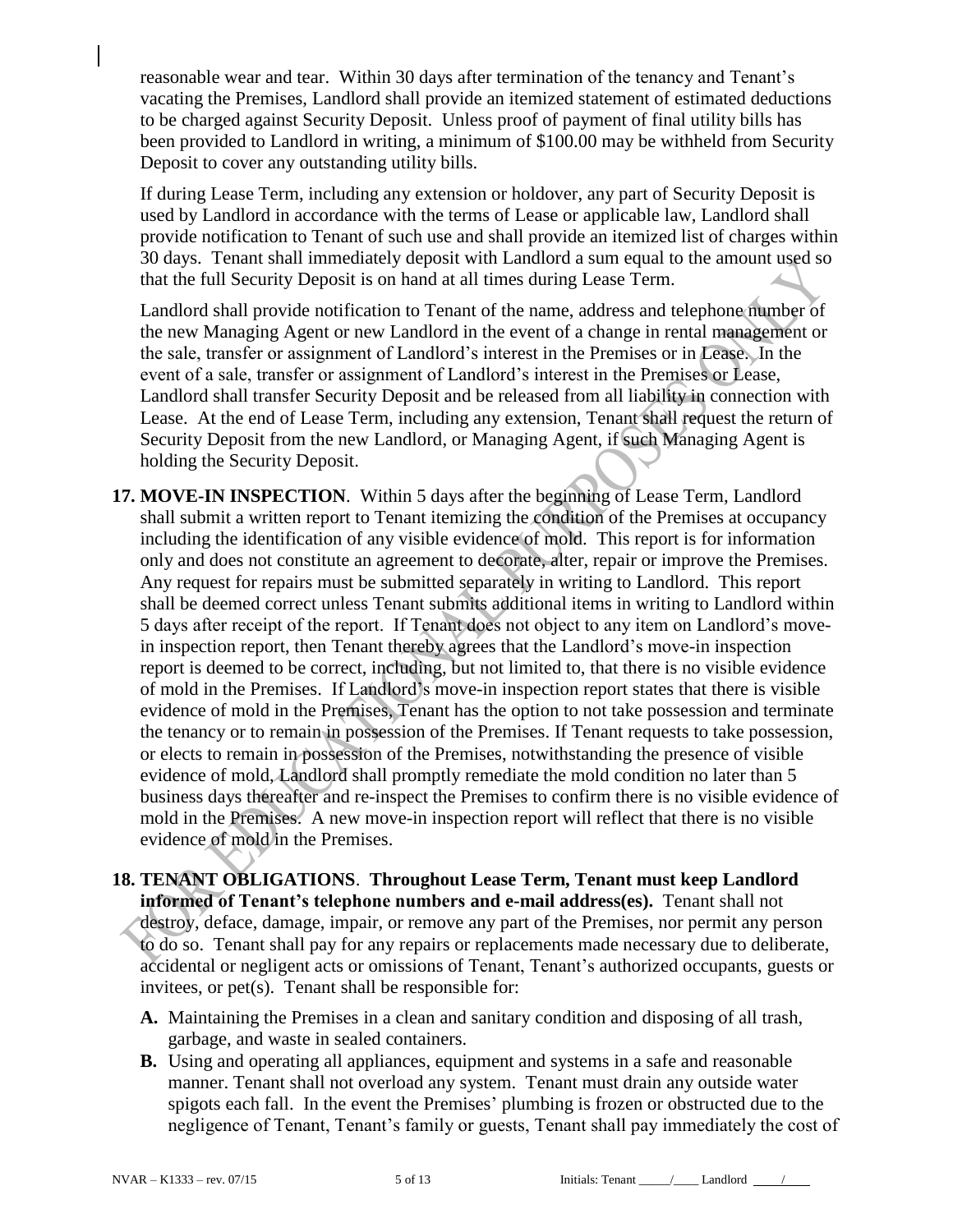repairing frozen pipes or cleaning such obstruction and any additional costs associated with the repair (i.e. drywall, paint, carpets, etc.), which amounts shall constitute additional Rent due hereunder.

- **C.** Furnishing and replacing all light bulbs and fuses as needed and changing furnace and air conditioner filters at least every 2 months.
- **D.** Clearing of all drains and toilets and maintaining caulking around tubs and showers, maintenance of all carpeting and flooring in a clean and good condition, replacement and payment for glass and screen breakage.
- **E.** Maintaining the Premises in such a manner as to prevent the accumulation of moisture and the growth of mold. Tenant shall promptly notify Landlord in writing of any moisture accumulation or visible evidence of mold. Tenant does hereby release Landlord and Managing Agent from any and all claims or liability to Tenant, Tenant's authorized occupants, or guests or invitees, and does hereby agree to indemnify and hold Landlord and Managing Agent harmless from and against any and all loss, damage, claim, suit, costs (including reasonable attorneys' fees and costs at all tribunal levels) or other liability whatsoever resulting from Tenant's failure to comply with the provisions of this subsection or any other provisions of law.
- **F.** Cutting, watering and maintaining the lawn and pruning shrubbery; promptly removing ice and snow from all walks, steps and drives; maintaining exterior gutters, drains and grounds free of leaves and other debris.
- **G.** Promptly reporting in writing to Landlord any defect, damage, or breakage. Failure to report shall make Tenant liable for the repair of any additional damage. This provision does not require Landlord to repair or correct such defects, breakage, malfunction or damage.
- **H.** Paying the cost of any unnecessary service call and any costs incurred as a result of Tenant failing to keep appointments with service persons that require access in order to make scheduled repairs. Any request for repair is understood to mean that Tenant has given permission to enter the Premises to make the repair.
- **I.** Making any repairs, alterations, or additions required by any governmental authority, the Association, insurance company or the Managing Agent due to Tenant's use.
- **J.** Controlling and eliminating household pests including but not limited to fleas, ticks, bed bugs, roaches, silverfish, ants, crickets, and rodents during occupancy. Tenant shall be responsible for the costs of the elimination of all such pests and vermin during occupancy and upon vacating the Premises.
- **K.** Providing notification to Landlord if Tenant intends to be absent from the Premises for more than 14 days. If Tenant fails to notify Landlord, Landlord may consider the Premises abandoned.
- **L.** Not placing or displaying any sign, advertisement or notice on any part of the Premises.
- **M.** Not creating or permitting any lien upon the Premises or Tenant's interest in Lease.
- Lease shall not be recorded by Tenant.
- **N.** Providing a copy of the court order to Landlord if a Tenant is granted possession of the  $\triangleright$  Premises by a court of competent jurisdiction to the exclusion of any other Tenant or occupant, or provide a key to any locks that are changed and/or security codes to any devices installed on the Premises
- **19. LANDLORD CONSENT REQUIRED**. Tenant is required to submit a written request for any alteration of the Premises. The request must include plans to restore Premises to the original condition prior to the Tenant's alterations. Tenant must obtain Landlord's written consent for any of the following: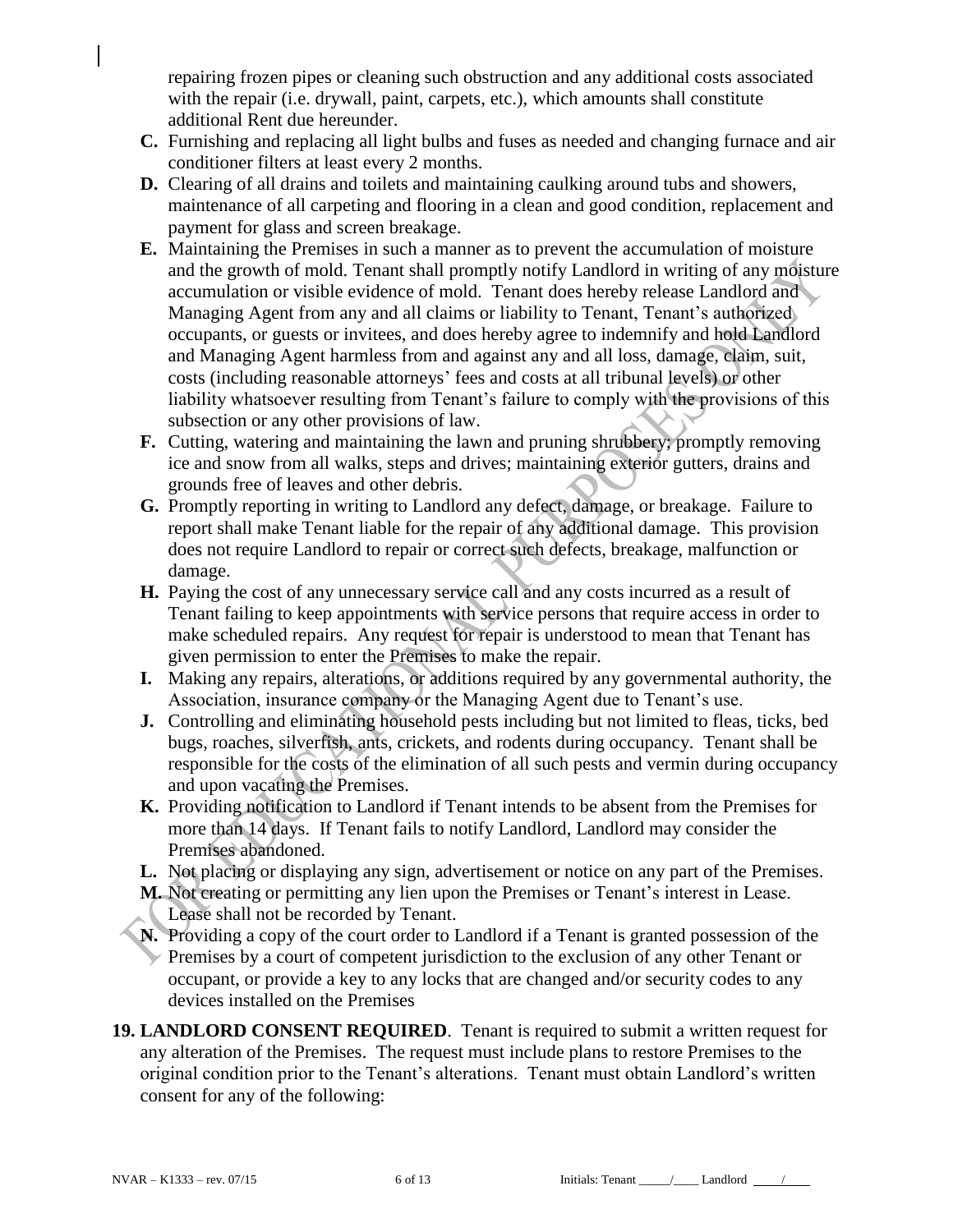- **A.** Remodeling, making any structural change, alteration, addition, or decoration, including without limitation, wallpapering and painting or otherwise disturbing any painted surfaces.
- **B.** Installing, attaching, removing, or exchanging appliances or equipment, such as air conditioning, heating, refrigeration, TV antenna or satellite dish, wood burning stoves, fireplace inserts or kerosene heaters.
- **C.** Driving nails or other devices into walls, ceilings or woodwork (other than a reasonable number of picture hanger nails, which are permitted).
- **D.** Affixing any object containing an adhesive backing to any surface or attaching plant hooks to the ceiling.
- **E.** Re-keying locks, installing additional locks or security systems. Tenant must provide Landlord, and Association where required, with a duplicate of all keys and instructions on how to operate all locks and/or systems.
- **F.** Installing iron safes, water beds, aquariums over 20 gallons, or any extra-heavy objects as reasonably determined by Landlord.
- **20. INSURANCE REQUIREMENTS**. Throughout Lease Term, Tenant shall maintain an insurance policy which provides for liability coverage, protects Tenant's personal property, at Tenant's sole cost and expense. Tenant shall provide Landlord with a certificate of such insurance prior to occupying the Premises. Tenant shall not do anything nor permit anything to be done on or about the Premises that may increase the cost of or cause the cancellation of any fire or other insurance policy covering the Premises. All of Tenant's personal property located or stored at the Premises shall be at Tenant's sole risk. Tenant shall indemnify and hold harmless Landlord from any loss or damage to such personal property. Landlord and/or Association shall not be liable for any injury, damage, or loss resulting from any accident or occurrence in or upon the Premises.

If Tenant fails to provide a certificate of insurance, Landlord may obtain a policy covering Tenant's personal property and liability coverage. The cost shall be added either to the monthly Rent or paid by Tenant as invoiced by Landlord.

### **21. COSTS OF ENFORCEMENT, WAIVER OF EXEMPTIONS, SEVERABILITY AND STATUTORY REQUIREMENTS**.

- **A.** Tenant shall pay all costs, expenses, fees, and charges incurred by Landlord in enforcing, by legal action or otherwise, any of the provisions of Lease, including the payment of reasonable attorneys' fees, and Tenant hereby waives the benefit of any homestead or similar exemption laws with respect to the obligations of Lease.
- **B.** If Tenant fails to perform any of the provisions of Lease (other than failure to pay Rent when due), or upon abandonment of the Premises, Landlord shall give written Notice to Tenant specifying the particular non-compliance and Landlord may terminate Lease not less than 30 days after Tenant's receipt of such notice unless Tenant remedies the noncompliance within 21 days in a manner acceptable to Landlord. In addition to any costs of enforcement, Landlord shall be entitled to possession of the Premises, a money judgment for Rent, damages including physical damages to the Premises and actual damages for what would have been the Rent for the balance of the Lease Term, subject to Landlord's duty to mitigate damages and re-rent the Premises, and such other remedies as may be appropriate under Lease and Virginia Law. If Landlord does not pursue Lease termination when non-compliance is noted or accepts additional Rent payments, such actions do not constitute a waiver or acceptance of the non-compliance. Landlord reserves the right to take future action against non-compliance.
- **C.** Landlord may accept full or partial payment of all Rent and receive an order of possession from a court of competent jurisdiction pursuant to an unlawful detainer action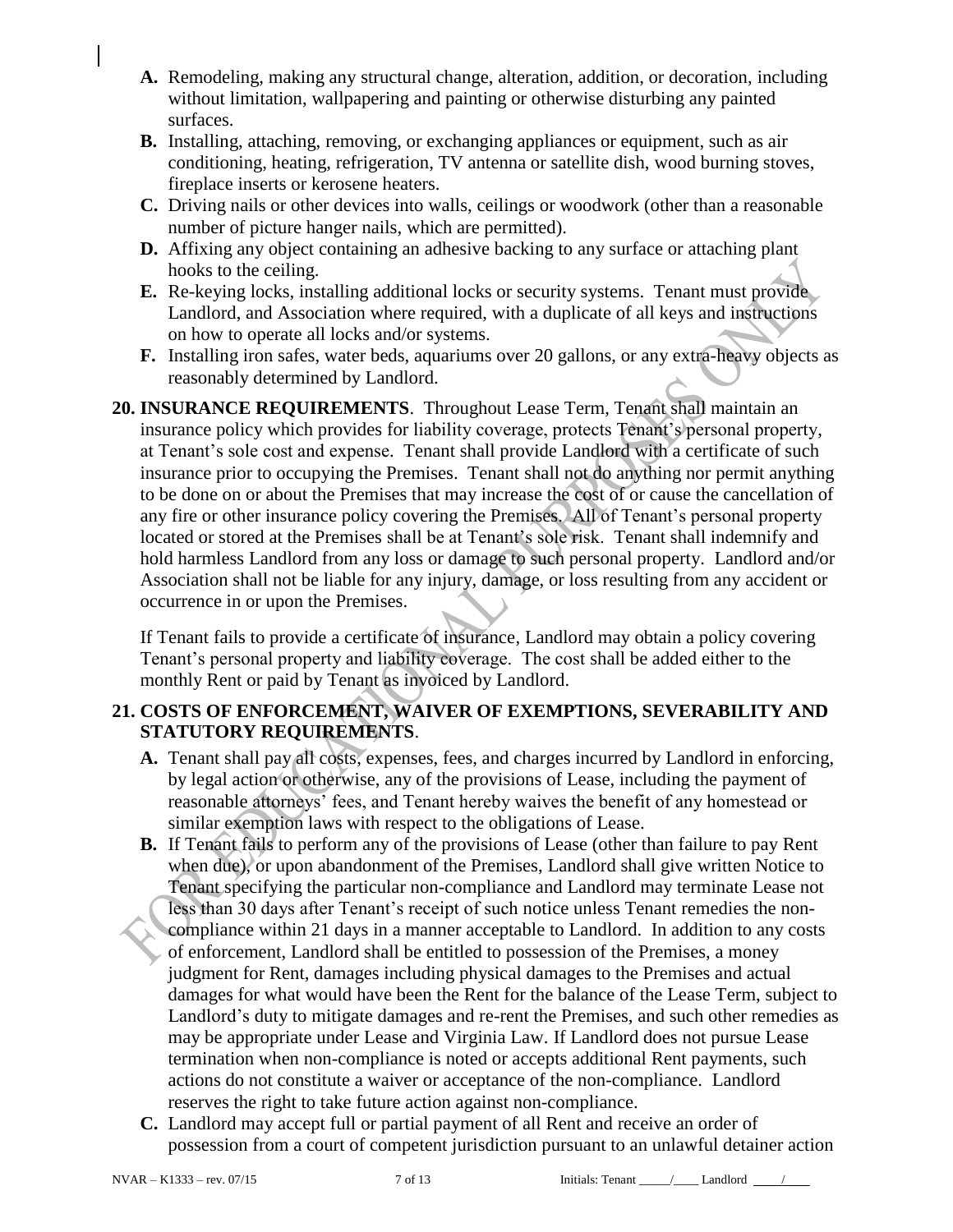filed under Section [8.01-374](http://law.lis.virginia.gov/vacode/8.01-374/) *et seq*. of the Code of Virginia, and proceed with eviction. Such notice shall be included in a written termination notice given by Landlord to Tenant or in a separate written notice given by Landlord to Tenant within five business days of receipt of Rent. Subsequent to the entry of an order of possession by a court of competent jurisdiction but prior to eviction, provided that notice of acceptance was given by Landlord in accordance herewith, Landlord may accept all amounts owed to Landlord by Tenant, including full payment of any money judgment, award of attorney fees and court costs, and all subsequent Rents that may be paid prior to eviction, and proceed with eviction. Writs of possession in cases of unlawful entry and detainer are otherwise subject to Section [8.01-471](http://law.lis.virginia.gov/vacode/8.01-471/) of the Code of Virginia.

- **D.** In cases of unlawful detainer, Tenant may pay Landlord or Landlord's attorney, or pay into court all: (i) Rent due and owing as of the court date as set forth in the Lease, (ii) other charges and fees set forth in the Lease, (iii) late charges specified in the Lease, (iv) reasonable attorney fees as set forth in the Lease or as provided by law, and (v) costs of the proceeding as provided by law, at which time the unlawful detainer proceeding shall be dismissed. Tenant may invoke the rights granted in this paragraph no more than one time during any 12-month period of continuous residency in the dwelling unit, regardless of the term of the Lease or any renewal thereof.
- **E.** No waiver of any breach of any part of Lease, or compromise or settlement relating to such a breach shall operate as a waiver of the provision itself, or any later breach.
- **F.** Each provision in Lease shall be severable. If any one or more such provisions is determined by any court or administrative body to be unenforceable, or to be in conflict with any law of any applicable jurisdiction, such determination shall have no effect whatsoever on the remaining provisions of Lease.
- **G.** In the event that the provisions of any applicable statute apply to Lease and are inconsistent with the provisions of Lease, the provisions of the applicable statute shall control and Lease shall be deemed to be amended to comply with such provisions.
- **22. ACCESS TO PREMISES**. Landlord or their designated representative(s), upon reasonable notification to Tenant and at reasonable times, may enter the Premises in order to do any of the following: (a) inspect the Premises, (b) make necessary or agreed upon repairs, decorations, alterations, or improvements, (c) supply necessary or agreed services. Whenever possible Landlord shall arrange for contracted workers to coordinate with Tenant the time and date when workers may enter the Premises in order to accomplish repairs or services. It then shall be Tenant's responsibility to ensure that these workers have access to the Premises at a time and date convenient to both Tenant and workers during the regular business hours of the firm doing the work. If Tenant refuses to allow or prevents access, Tenant shall bear any additional expense, such as after-hours or overtime fees, incurred by Landlord. Refusal of Tenant to allow access is a breach of the Lease. Landlord may take legal action to compel access or may terminate Lease. In either case, Landlord may recover actual damages sustained and reasonable attorneys' fees. **In case of an emergency**, where it is impractical for Landlord to give reasonable notification to Tenant of Landlord's intent to enter the Premises, or in case the Premises have been vacated, abandoned, or surrendered by Tenant, the Premises may be entered by Landlord or designated representative(s) without notification and without the consent of Tenant.

In addition, Landlord may: (a) place a "For Sale" or "For Rent" sign upon the Premises and a REALTOR® Lockbox/Keysafe; (b) upon reasonable notification to Tenant and at reasonable times, show the Premises to prospective purchasers 90 days prior to the end of Lease Term or to prospective tenants 60 days prior to the end of Lease Term; and (c) upon reasonable notification to Tenant and at reasonable times show property to prospective purchasers at any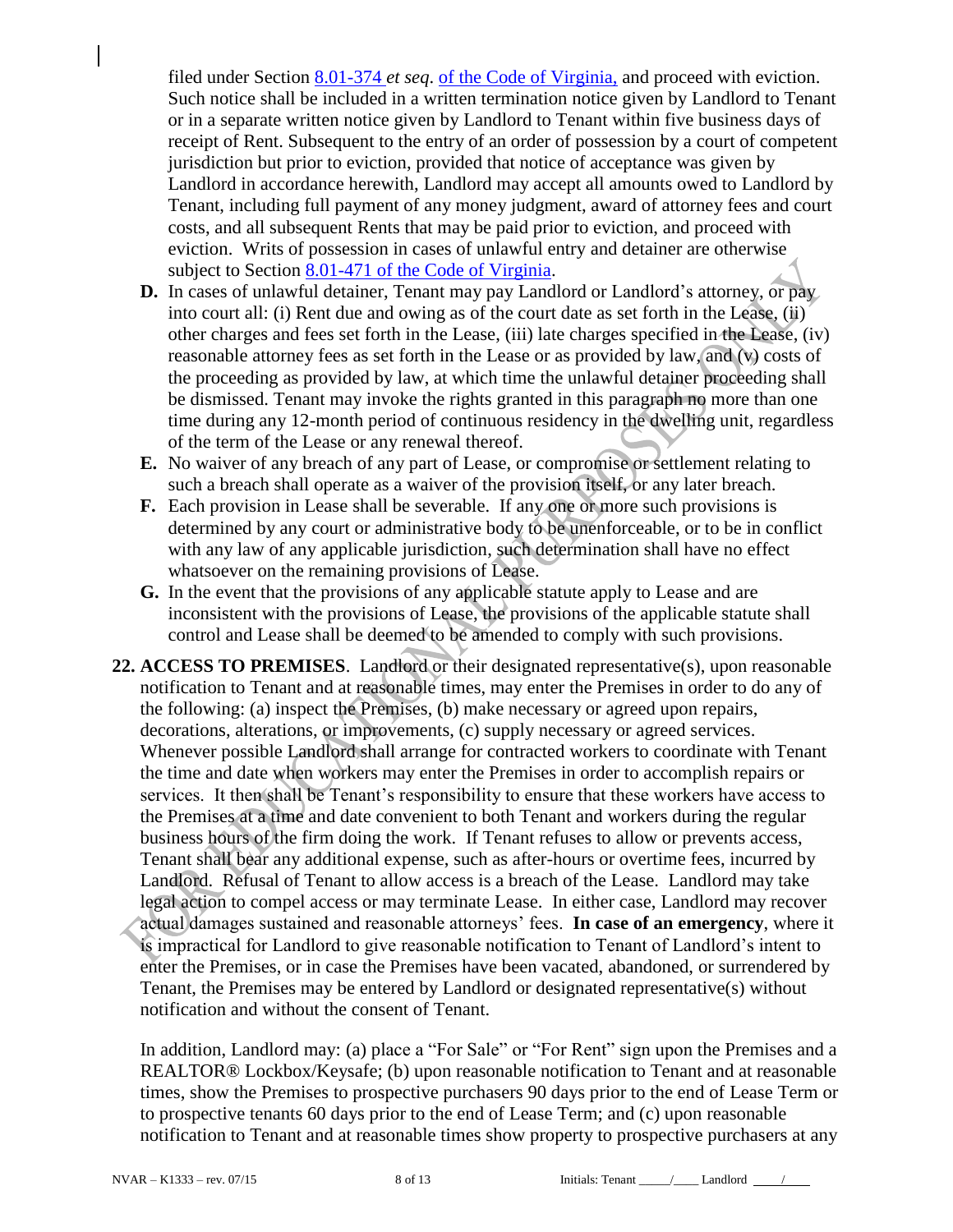time within Lease Term by appointment. Buyer agents and tenant agents are authorized to show the Premises under this section. Tenant shall remove or secure any pet(s) on the Premises when property is to be shown or when repairs are scheduled.

**23. TRANSFER OF LANDLORD.**  $\Box$  (Check if applicable) Landlord resides outside of the Washington metropolitan area at the time that Lease is entered into. It is hereby agreed that if Landlord is transferred back to the Washington Metropolitan area by Landlord's employer or is discharged from active duty with the Armed Forces of the United States or with the National Guard, and if Landlord desires to move back into the Premises, Landlord shall have the right to terminate Lease by giving Tenant at least two months' notice in writing. In such case, Tenant shall vacate the Premises to Landlord on or before the Lease termination date specified in Landlord's written notice.

### **24. TRANSFER OF TENANT**.

**A.** Under the Servicemembers Civil Relief Act of 2003 ("SCRA"), as amended and under Virginia law, a tenant who is a member of the United States Armed Forces or of the National Guard serving full-time duty, or a Civil Service technician with a National Guard Unit ("Military Tenant") has the right to terminate Lease if such Military Tenant (a) receives orders to depart 35 miles or more (radius) from the Premises either for a permanent change of station or for temporary duty for more than 3 months, (b) is discharged or released from active duty or from full-time duty or technician status, (c) is ordered to report to government-supplied quarters resulting in the forfeiture of basic allowance for quarters, or (d) after entry into military service.

A Military Tenant may terminate the Lease by serving Landlord with written Notice of termination stating the date when termination will be effective. The date of termination shall not be less than 30 days after the first date on which the next rental payment is due after the date on which the written Notice is delivered. In addition, the termination date shall not be more than 60 days prior to the date of departure necessary to comply with the official orders or any supplemental instructions for interim training or duty prior to the transfer. Military Tenant shall attach to Notice of termination a copy of the orders, official notification of orders, or a signed letter from the commanding officer confirming the orders.

**B.**  $\Box$  (Check if applicable) Tenants who are not military or subject to the SCRA have the right to terminate Lease if transferred 50 miles or more (radius) from the Premises by the employer stated on Application. The termination shall be effective on the last day of the second calendar month following the month in which Landlord receives the Notice of termination. Tenant shall provide a copy of Tenant's transfer letter and/or orders, the final month's rent and the following termination or cancellation fee: (a) 1 month's rent if Tenant has completed fewer than 6 months of the tenancy as of the effective date of termination, **OR** (b) One-half  $\left(\frac{1}{2}\right)$  of 1 month's rent if Tenant has completed 6 months or more of the tenancy as of the effective date of termination.

**25. LANDLORD'S INABILITY TO DELIVER POSSESSION TO TENANT**. If Landlord is unable to deliver possession of the Premises to Tenant on the commencement date of Lease, Landlord shall not be liable to Tenant for any damages other than to rebate any Rent by Tenant for such portion of the Term during which the Premises are not delivered to Tenant. If Landlord cannot deliver possession of the Premises or provide Tenant with an alternative residential dwelling unit acceptable to Tenant within 15 days after the commencement date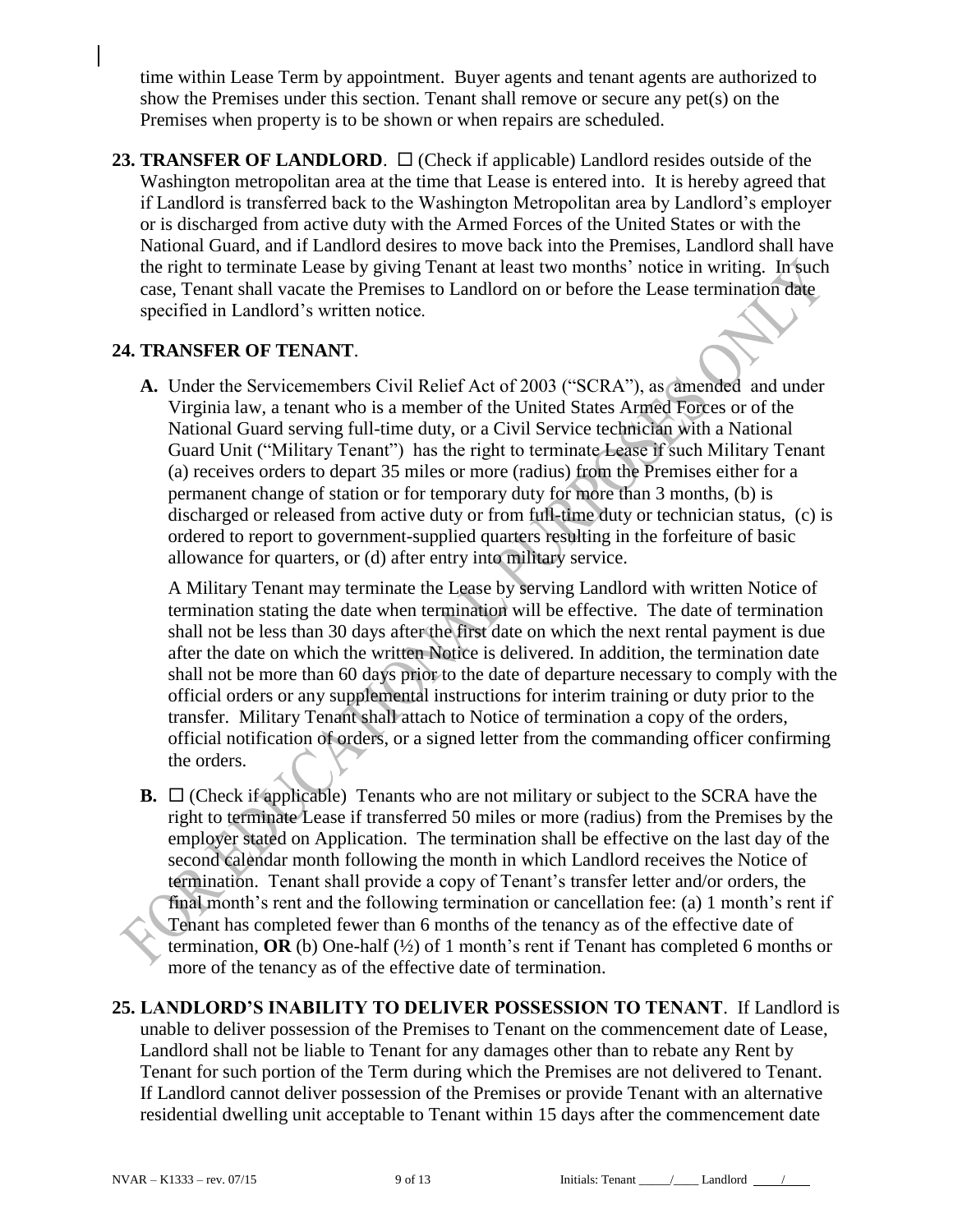of Lease, then Lease may be terminated by either Landlord or Tenant by giving Notice to the other as provided herein.

- **26. EARLY TERMINATION OF OCCUPANCY**.Tenant shall not be released from liability for Rent and other charges due under Lease for the full Lease Term unless Landlord agrees in writing to release Tenant from such liability. If Tenant vacates the Premises prior to the end of Lease Term, Tenant shall still be responsible for what would have been the Rent for the balance of the Lease Term, including any physical damages to the Premises and such other remedies as may be appropriate under Lease and Virginia Law.
- **27. BANKRUPTCY**. Subject to the requirements of the applicable federal bankruptcy law, in the event Tenant filed bankruptcy, then Lease, at the option of Landlord, shall terminate upon one month's written notice.
- **28. CONDEMNATION**. In the event that the Premises or any part of the Premises are taken by any authority exercising the power of eminent domain to the extent the Premises may no longer be occupied in the sole determination of Landlord, Lease shall terminate as of the date possession shall be taken by the condemning authority. Tenant waives all claims against Landlord or any condemning authority due to the complete or partial taking of the Premises, and shall not be entitled to receive any part of any award that Landlord may receive.

## **29. DEATH OF A TENANT OR LANDLORD**.

- **A.** Sole (or all) Tenant's death: Lease is automatically terminated and Rent is due to Landlord through the end of the following month. Landlord, within 30 days after Tenant's death (or within 30 days of Landlord's actual knowledge of Tenant's death, if later) shall give Tenant's estate or personal representative written Notice terminating Lease and stating Tenant's death as the reason for termination.
- **B.** Death of one (but not all) Tenants: Lease may be terminated by any party (Landlord, remaining Tenant(s), or the deceased Tenant's estate), by giving 60 days written Notice (90 days written Notice if Lease Term is more than 1 year) and a copy of the death certificate to the other party. Notwithstanding the forgoing, a surviving Tenant or a deceased Tenant's estate may terminate Lease as soon as 30 days after giving written Notice and the required death certificate. This right to terminate Lease must be exercised by any party within 30 days after Tenant's death.
- **C.** Death of Landlord (whether one or more): Lease may be terminated by the remaining Landlord or Estate of the Landlord, by giving written notice at least two months in advance (written notice at least three months in advance if Lease Term is more than 1 year). Such written notice of termination shall include a copy of the death certificate to Tenant. This right to terminate Lease must be exercised within one month after Landlord's death.
- **30. FIRE OR CASUALTY DAMAGE**.In the event the Premises are damaged by fire or casualty Tenant must promptly Notify Landlord. If Landlord determines that the damage does not render the Premises substantially impaired or in need of repairs requiring Tenant to vacate the Premises, Landlord shall repair the damage within a reasonable period of time after Notice from Tenant. Tenant must continue to pay Rent during the period of the repairs. If Landlord determines that the Premises are uninhabitable, Lease shall automatically terminate. If Landlord reasonably believes that the fire or casualty was caused by Tenant, or Tenant's authorized occupants, guests, or invitees, employees or pets, Tenant shall be liable for (a) Rent through Lease Term, (b) any damages to persons, property or the Premises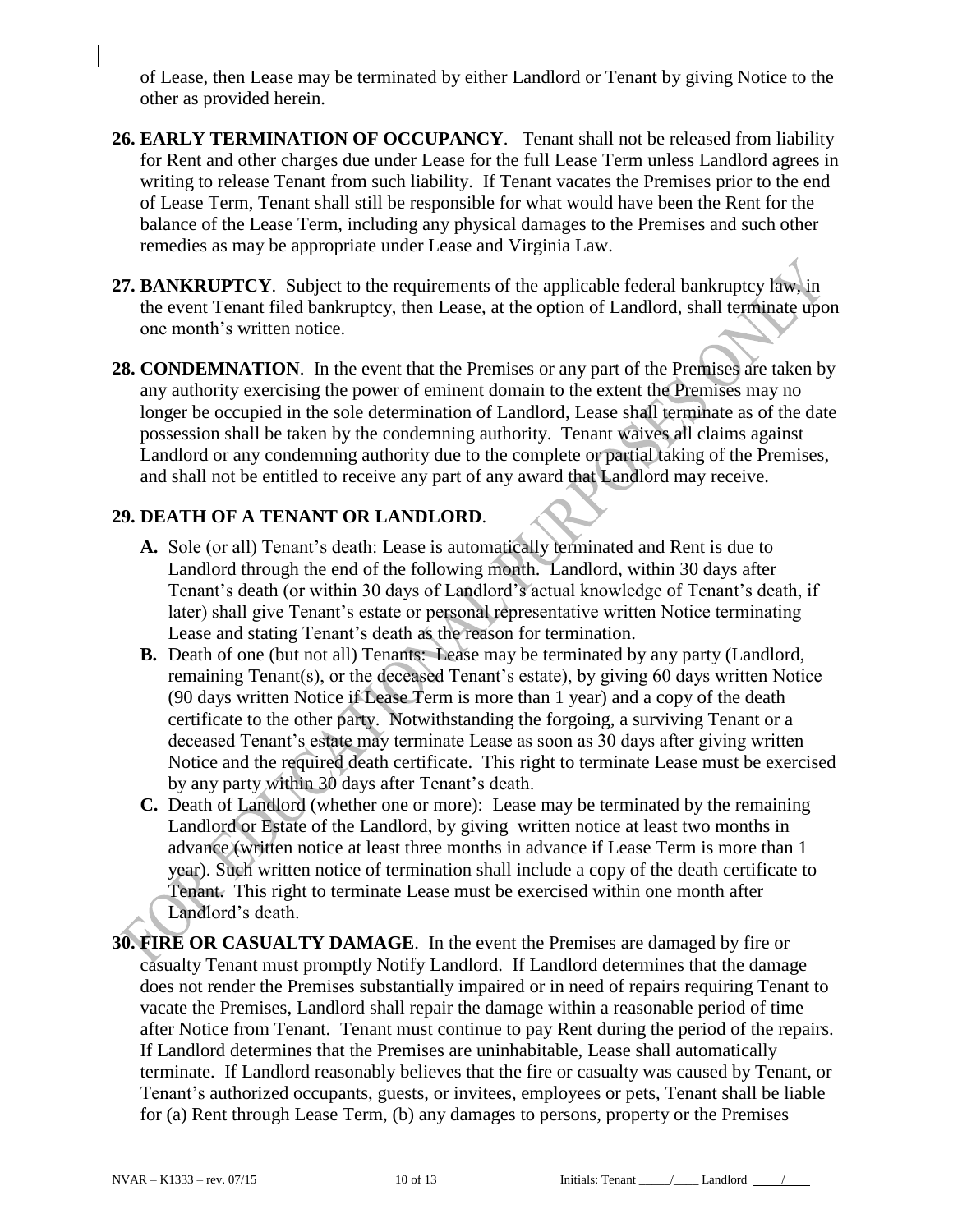sustained, (c) attorneys' fees and costs of any court action, and (d) such other and further remedies as are available to Landlord and Managing Agent under Virginia law.

- **31. SALE TO TENANT**. Tenant is notified that there may be a commission due under a separate brokerage agreement if Tenant should purchase the Premises. This paragraph does not give Tenant an option or right to purchase the Premises.
- **32. MOVE-OUT INSPECTION**. Tenant has the right to be present at the inspection. Landlord, within 5 days of receipt of Notice of the Tenant's intent to vacate the Premises, shall make a reasonable effort to advise Tenant in writing of the right to be present at Landlord's move-out inspection of the Premises, which will take place within 72 hours after Tenant's departure. Tenant shall advise Landlord in writing of the intent to be present at the inspection. If Tenant fails to make such a request Landlord will proceed to do the move-out inspection without Tenant being present. The move-out inspection is made to determine if the Security Deposit will be returned to Tenant, whether deductions will be made from the Security Deposit and whether Tenant may be liable for damages exceeding the amount of Security Deposit. Prior to the inspection, Tenant shall:
	- **A.** Have carpets, gutters and chimney(s) cleaned by a professional company acceptable to Landlord and provide copies of all paid receipts.
	- **B.** Have the Premises professionally treated for fleas and ticks if pets have been present and provide a paid receipt.
	- **C.** Eliminate all household pests and vermin from the interior of the Premises.
	- **D.** Install clean air filters on furnace and air conditioning units. Provide evidence from the company selected by Landlord that the fuel tank(s) are refilled.
	- **E.** Ensure that the Premises, including kitchen, baths and all appliances, floors, walls and windows, are thoroughly cleaned, that grass is cut and trash is removed.
	- **F.** Have all light bulbs and smoke detectors in working order.
	- **G.** Return all keys, garage door openers, passes and documents provided.
- **34. SUBORDINATION**. Lease is and shall remain subject and subordinate to all mortgages or deeds of trust now or hereafter affecting the Premises or the building in which the Premises are located and any modifications, renewals, extensions or replacements to such mortgages or deeds of trust. Although the subordination provision of this section shall be deemed automatic, Tenant shall, within 5 days after the request, execute any documents requested by Landlord to confirm such subordination. If Tenant fails to do so, Tenant irrevocably appoints Landlord as Tenant's attorney-in-fact to execute the documents on behalf of Tenant.
- **35. NOTICE**. Any notice ("Notice") provided for or permitted in Lease to be given by one party to the other shall be in writing and shall be delivered  $\Box$  by U.S. mail, OR  $\Box$  by hand delivery, OR  $\Box$  by electronic delivery, with the sender retaining sufficient proof that such notice was given. Any notice will be given to Tenant at the address of the Premises, or the email address provided in the Rental Application. Tenant is required to give notice to Landlord of any change in Tenant's e-mail address.
- **36. LEAD-BASED PAINT**.Housing built before 1978 may contain lead-based paint. Lead from paint, paint chips, and dust can pose health hazards if not maintained properly. Lead exposure may be harmful to young children and pregnant women. The Premises  $\Box$  were not **OR**  $\Box$  were built before 1978. If built before 1978, Tenant hereby acknowledges the receipt of the **Lead-Based Paint Disclosure** and **EPA information book "Protect Your Family from Lead in Your Home"** which are attached**.**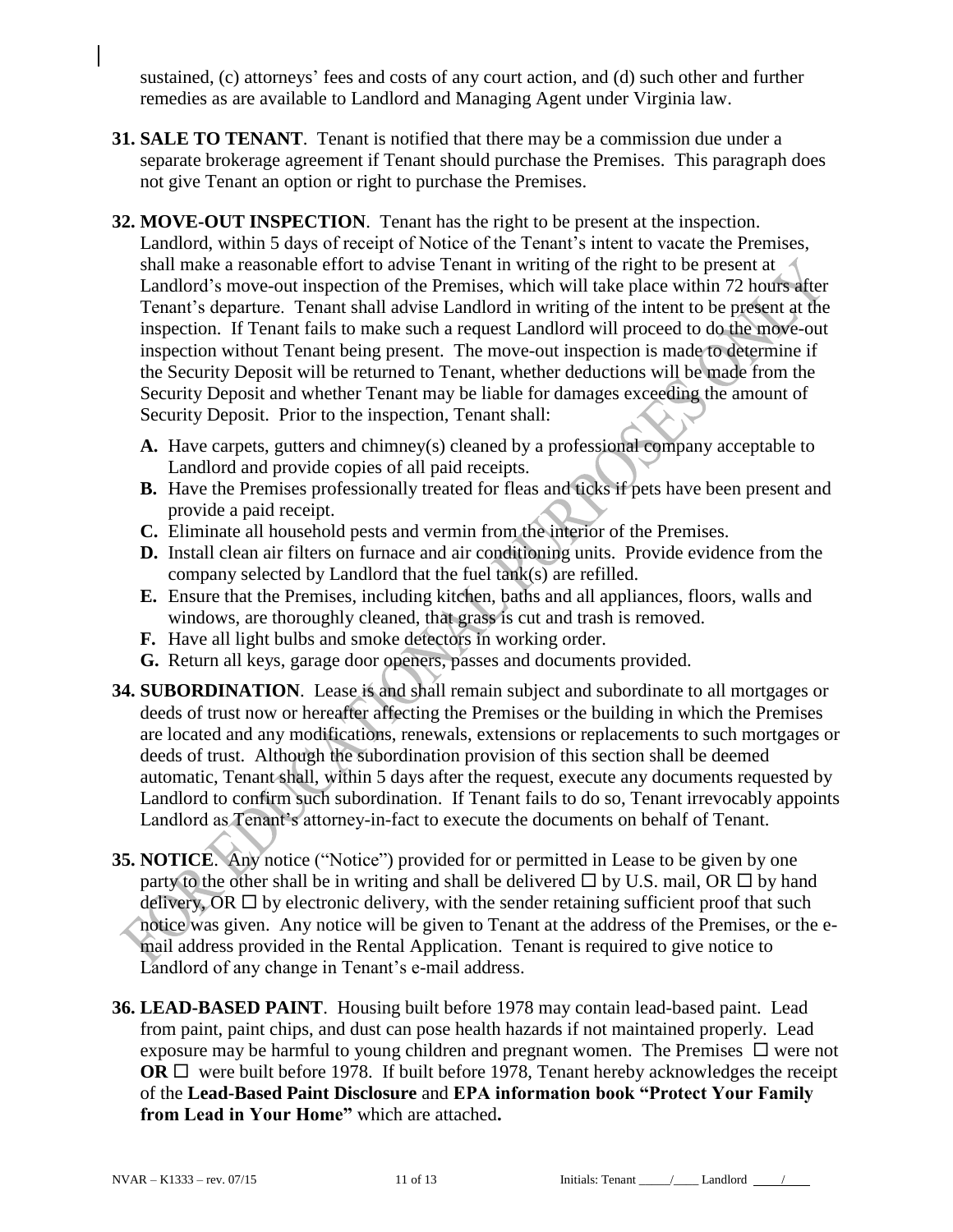- **37. MISCELLANEOUS**. The conditions contained in Lease are binding on, and may be legally enforced by the parties, their heirs, executors, administrators, successors and permitted assigns, respectively. The captions and headings are for convenience of reference only. Lease contains the final and entire agreement of the parties and neither they nor their agents shall be bound by any terms, conditions, statements, warranties, or representations, oral or written, not contained in Lease. Any provision of Lease may be modified, waived or discharged only in writing signed by the party against which enforcement of such modification, waiver, or discharge is sought. Wherever the context requires, the singular number shall include the plural and the plural the singular, and the use of any gender shall include the other gender. If as a result of Tenant's noncompliance with, or a breach of Lease or the law Landlord employs an attorney at law, regardless of whether a lawsuit is filed, Tenant agrees to pay Landlord's reasonable attorneys' fees and costs in all courts of competent jurisdiction at all tribunal levels, as well as any and all costs recoverable under Virginia law.
- **38. COUNTERPARTS**. Lease may be executed in any number of copies or by facsimile, or email, each of which shall be considered an original but all of which together shall be the same Lease.
- **39. ATTACHMENTS**. The following are attached and made a part of Lease:

 $\Box$  Pet Addendum  $\Box$  Lead-Based Paint Disclosure  $\Box$  Other:

EPA booklet "Protect Your Family from Lead in Your Home"

- **40. DIPLOMATS**. Lease is void if Tenant is the head of a diplomatic mission or a member of the diplomatic staff of a mission, or a family member of a diplomatic staff of a mission, or administrative and technical staff or their family which entitles them to the diplomatic immunity accorded to such persons under the Vienna Convention on Diplomatic Relations **unless** the diplomatic immunity accorded by law has been waived in writing by an authorized representative of the sending government. Tenant represents to Landlord that he/she is  $\Box$  OR  $\square$  is not such a person entitled to diplomatic immunity.
- **41. WAIVER OF RIGHT TO TRIAL BY JURY**. Landlord and Tenant hereby waive the right to trial by jury in any action, proceeding or counterclaim brought by either party against the other arising out of or in any way related to the Lease.
- **42. DISCRIMINATION**. Landlord and Managing Agent shall not discriminate against Tenant in the provisions of services or in any other manner on the basis of race, color, creed, religion, sex, national origin, familial status, elderliness, handicap or any other legally protected status. Landlord and Managing Agent shall abide by all applicable Fair Housing Laws and ADA Regulations.
- **43. STATUTORY NOTICE TO TENANT**. Tenant shall exercise whatever due diligence Tenant deems necessary with respect to information concerning sex offenders registered under Chapter 9 of Title 9.1 of the Code of Virginia. Such information may be obtained by contacting the local police department or the Department of State Police, Central Records exchange at (804) 674-2000 or http://sex-offender.vsp.virginia.gov/sor/.

#### **44. ADDITIONAL TERMS**.